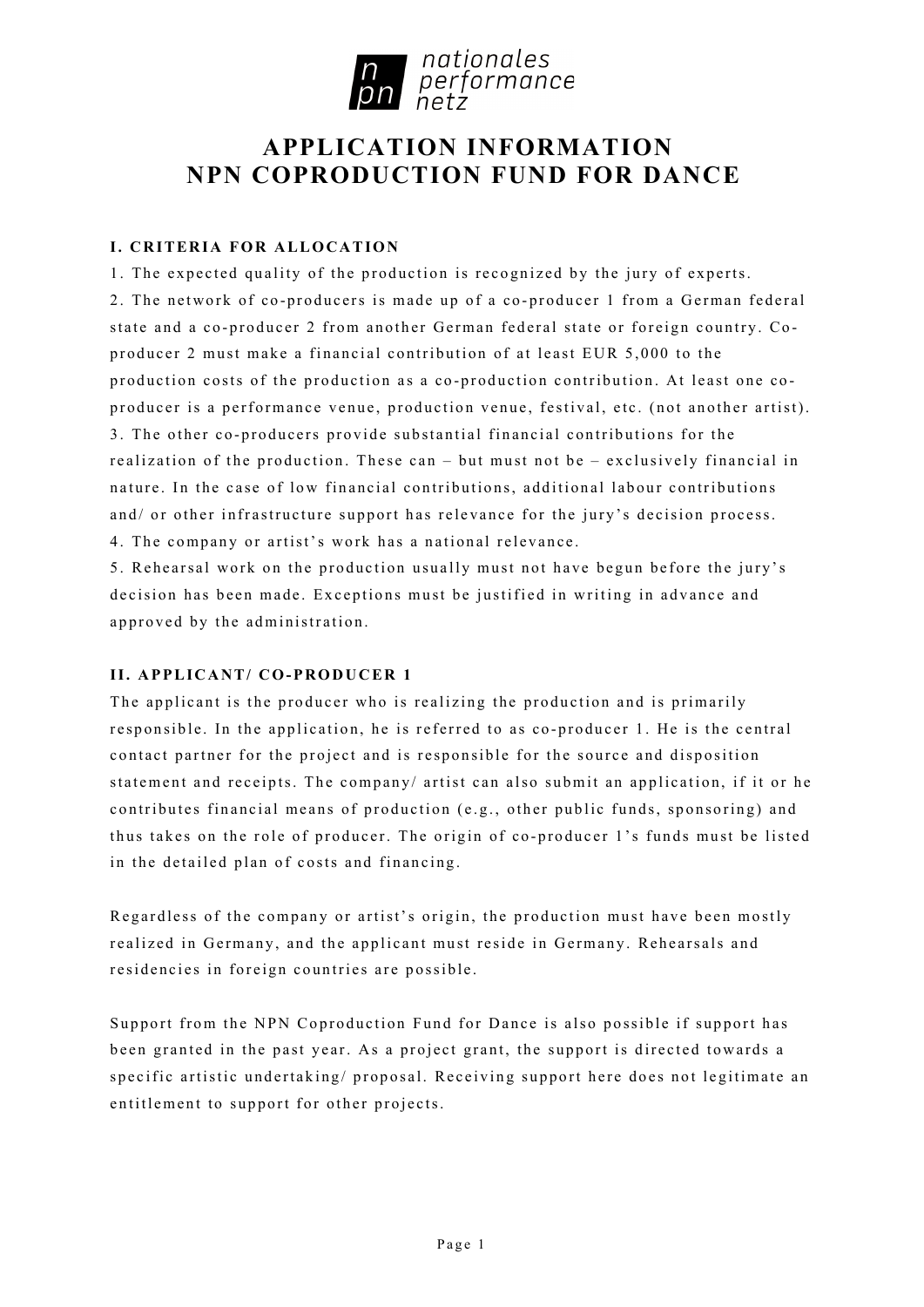

## **III. PROJECT INFORMATION**

The project can only begin after the jury has made its decision. An early start of the project, i.e. before the decision of the jury, is excluded in principle. For a project that is already in the rehearsal process, an application can only be made in justified exceptional cases. The application for support can be combined then with an application for an early project start. By applying for an early project start the project can commence on the day the application is submitted. The reasoned application for an early start of the project must be approved by the administration.

The grant is awarded for the current financial year. The production must be developed in the current financial year; this means that the premiere must take place and the production be completed by December 31st of the current year. Any exceptions must be justified.

There are no limits to the premiere's venue. As a rule, it takes place at one of the coproducer's venues.

## **IV. CO-PRODUCER 2**

The NPN Coproduction Fund for Dance requires that at least two co-production partners cooperate with each other. It also requires that a co-producer from one German federal state cooperates with a co-producer from another federal state or from abroad. At least one of the co -producers must be a venue, production house, festival or similar. The co - producer 2 must make a financial contribution of at least EUR 5.000,- to the production.

#### **V. CO-PRODUCER 3 AND ADDITIONAL CO-PRODUCERS**

A third or additional co - producers are not absolutely required to attain NPN Coproduction Fund for Dance support, but they do increase the chances of approval. The definition of a co-producer is in this context is deliberately broad. Decisive is the substantial contribution to the production. This must primarily be considered financially, i.e., money must flow into the production's creation. In this sense, material support (e.g., rehearsal studio time) alone is not a coproduction contribution. Such support can, however, be given in addition to financial contributions, and it serves to raise the value of a lower financial contribution.

The financial contributions of the co -producers to the production shall be made for the creation of the production and before the premiere. The finished production's invitation to a guest performance and the associated payment of a fee is not a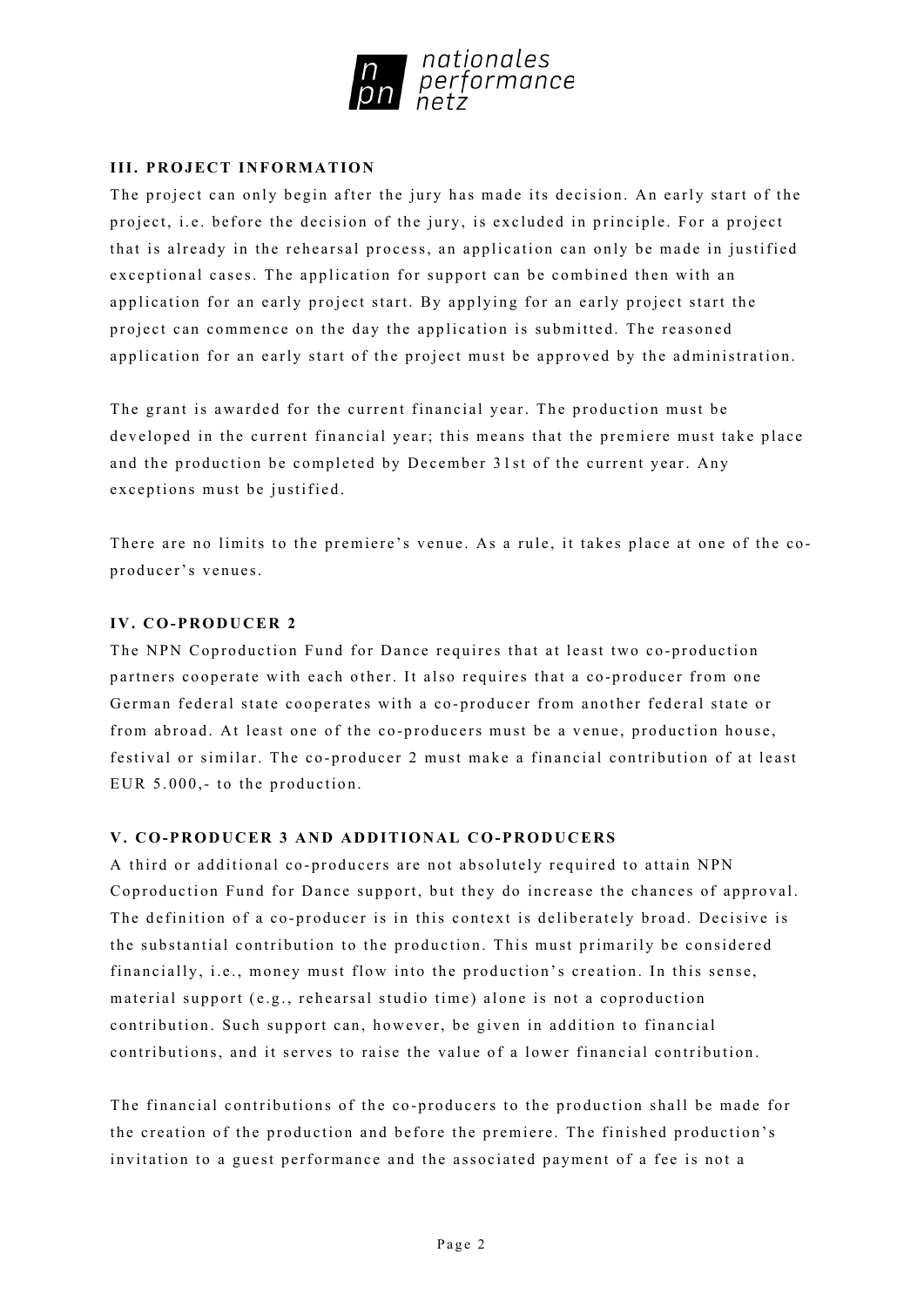

coproduction contribution. If a co -producer plans a guest performance, this should be noted and the fee must be listed separate from the coproduction contribution. It is important that all involved parties' written agreements, which include their level of financial and other involvement, are on hand for the application. Please use the form "Sample agreement/ letter of intent". If clear agreements are not reachable at the time of application, then a letter of intent from the co -producer or supporter can be submitted. However, the binding co- production contributions must be submitted before a grant is awarded. A subsidy will only then be granted when definitive agreements are on hand from all involved parties – these must be passed on to us immediately.

#### **VI. PROJECT CALCULATION**

There is no standard for the budget level. Most subsidies occur in the framework of EUR 10.000,- to EUR 50.000,- but at a maximum of 50% of the total costs.

### SHORT PROJECT CALCULATION

Income and costs from the beginning of the project up to the premiere performance are to be listed in the application form calculation. It is important that only monetary contributions can be listed as income. Material support (e.g., availability of a rehearsal studio) is not income. In the case of expenses, we request that you fill in the main positions in accordance with the order given below, that results from the detailed plan of costs and financing. Only income and expenses that are made/ incurred from the period between the start of the project and including the premiere performance can be listed. Income gained from and costs incurred at guest performances (i.e., performances after the premiere) that take place at co-producers' venues can't be included. As a result, income from guest performance ticket sales can't be listed; the same applies to the travel costs for these guest performances. Travel that takes place before the premiere in the context of the production's creation can be included. Please note in parentheses after the relevant position in the income column if sums are "being applied for" and are thus not yet guaranteed.

#### DETAILED PLAN OF FINANCING

Please also include a detailed plan of financing. Please also note – in parentheses after the relevant position in the income column – if sums are "being applied for" and are thus not yet guaranteed.

In the list of costs, please enter the main costs in accordance with the structure of the one - page project calculation. Only income and costs from the beginning of the project up until, and including, the premiere can be listed.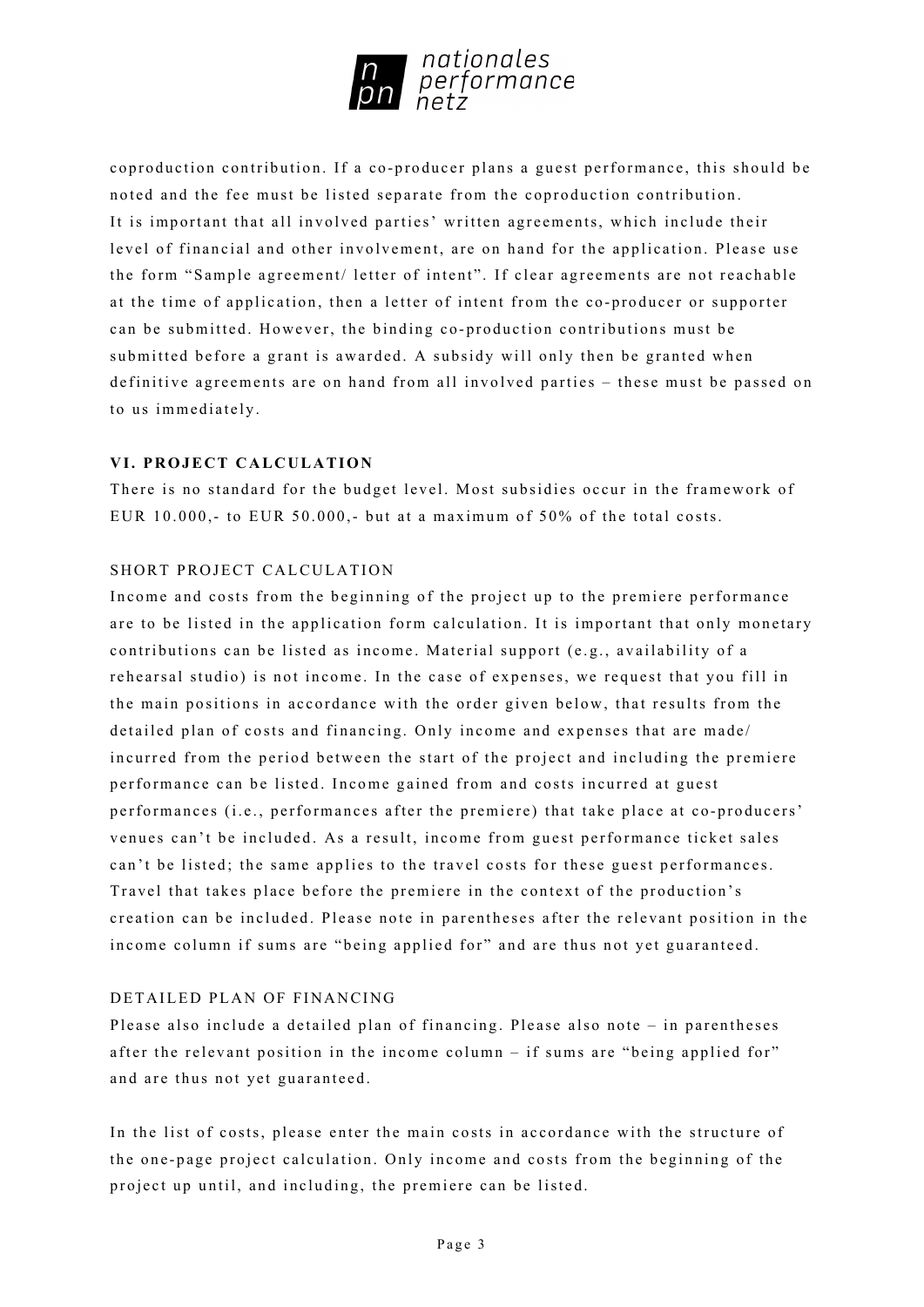

Changes in the project and in the calculation must be sent to the administration immediately! We will audit the source and disposition statement after the project has been concluded on the basis of the latest calculation.

If additional support applications were submitted to other institutions and their decisions have not yet been made, then an application can still be submitted to us. An additional subsidy from other federal funds for the production listed in the application could possibly lead to forbidden double federal funding. This will be clarified by us on a case-by-case basis and could lead to an application being turned down – even if the submitted production would deserve support for artistic reasons.

## **VII. PROJECT DESCRIPTION**

Please explain the artistic concept and organizational plan, e.g., participants, rehearsal space, premiere, etc. in the short description of the project.

The application must also include a detailed project description (max. 4 A4 pages) describing the artistic project, content and questions, type and scope of the production, information about the participating artists, the cooperation between the c o - production partners and the rehearsal processes.

## **VIII. JURY**

A five -member expert jury from the field of dance makes the subsidy decisions. Regional balance within Germany and expertise are important criteria for jury selection. The jury's decision is communicated to the applicants directly after the jury meets. The names of the jury members are listed on the JOINT ADVENTURES [homepage](https://www.jointadventures.net/en/nationales-performance-netz/dance-coproductions).

There is no legal entitlement to support. There is no right to appeal; any recourse to courts of law is excluded. As a rule, the jury meets approximately four weeks after the application deadline (no legal entitlement). The jury's decision is passed on immediately to the applicants.

Each project and each coproduction is unique. In order to acknowledge this, the NPN Coproduction Fund for Dance is as open as possible in its guidelines. If you have any questions about your application, please do not hesitate to contact us!